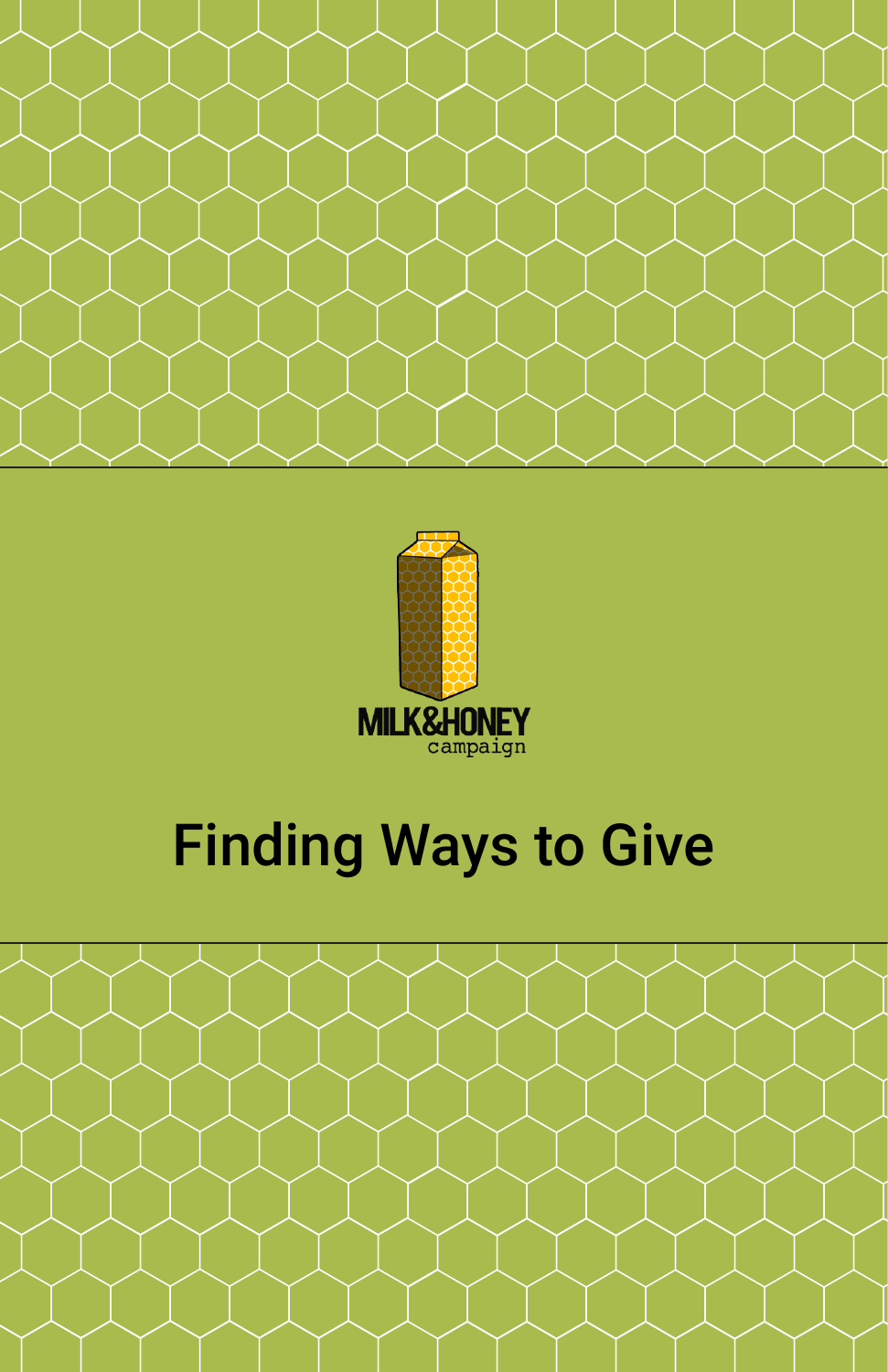

The ideas listed in this booklet provide suggestions for individuals or families who would like to increase their giving but do not know how they can accomplish it. Many times we are unaware of potential resources that may be within our grasp. All that is needed is a little creativity and a willingness to adjust our lifestyle in certain areas. You will be surprised at the extent of your potential giving if you seriously implement just a few of the following suggestions.

The giving suggestions are divided into three helpful categories:

- · Uncover Hidden Assets
- · Increase Income
- · Reduce Expenses

Ways to uncover hidden assets, increase income, and reduce expenses are boundless  $-$  we have suggested only a few. With your family (be sure to include family members of all ages!), discuss ways in which you can be the best possible stewards of the money you have.

As you read these suggestions, remember to consider the charitable contribution tax benefit. Your gift to the church may be deductible on your federal tax return (if you itemize your deductions). For every \$1,000 given to the church, you may be able to deduct the contribution and save between \$150 – \$400 in taxes (depending upon your federal tax bracket as well as any potential state income tax savings). The after-tax cost of your gift may be far less than you imagine! (Note: Contact your tax advisor for more information.)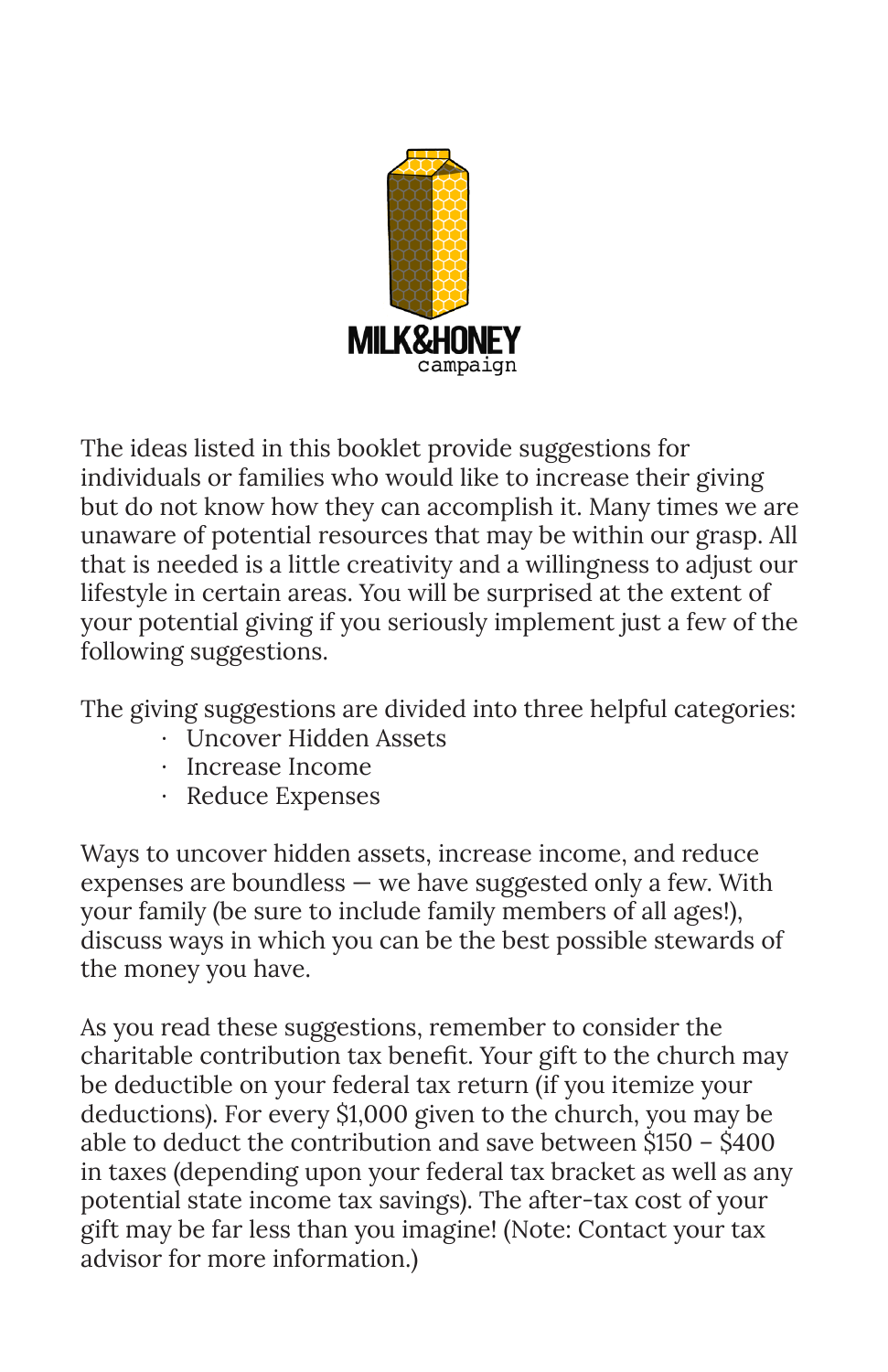

## UNCOVER HIDDEN ASSETS

## **Give Your Tax Refunds**

If you typically receive one, give your federal and state tax refunds each year. These refunds are often great sources of "unbudgeted" income.

## **Give Appreciated Securities**

Stocks, bonds, and mutual funds can all be given, and may provide additional tax savings. Be sure to follow "tax-wise" procedures when giving these gifts.

#### **Give Real Estate**

Land, rental property, or any other type of real estate can be given, and may provide additional tax savings.

#### **Sell Your Tangible Property**

Jewelry, antiques, coins, and other collectibles can be sold, and the proceeds can be added to your giving. Be sure to use a reputable buyer, and research the value of what you are selling.

#### **Have Your Own eBay Auction or Craigslist Sale**

Valuables and "in-demand" household or personal items can be sold online through eBay, Craigslist, or other reliable site.

#### **Don't Miss Out on Tax Breaks**

Tax credits for energy-efficient improvements, child care, college tuition, and other credits/deductions can generate significant tax savings to those eligible.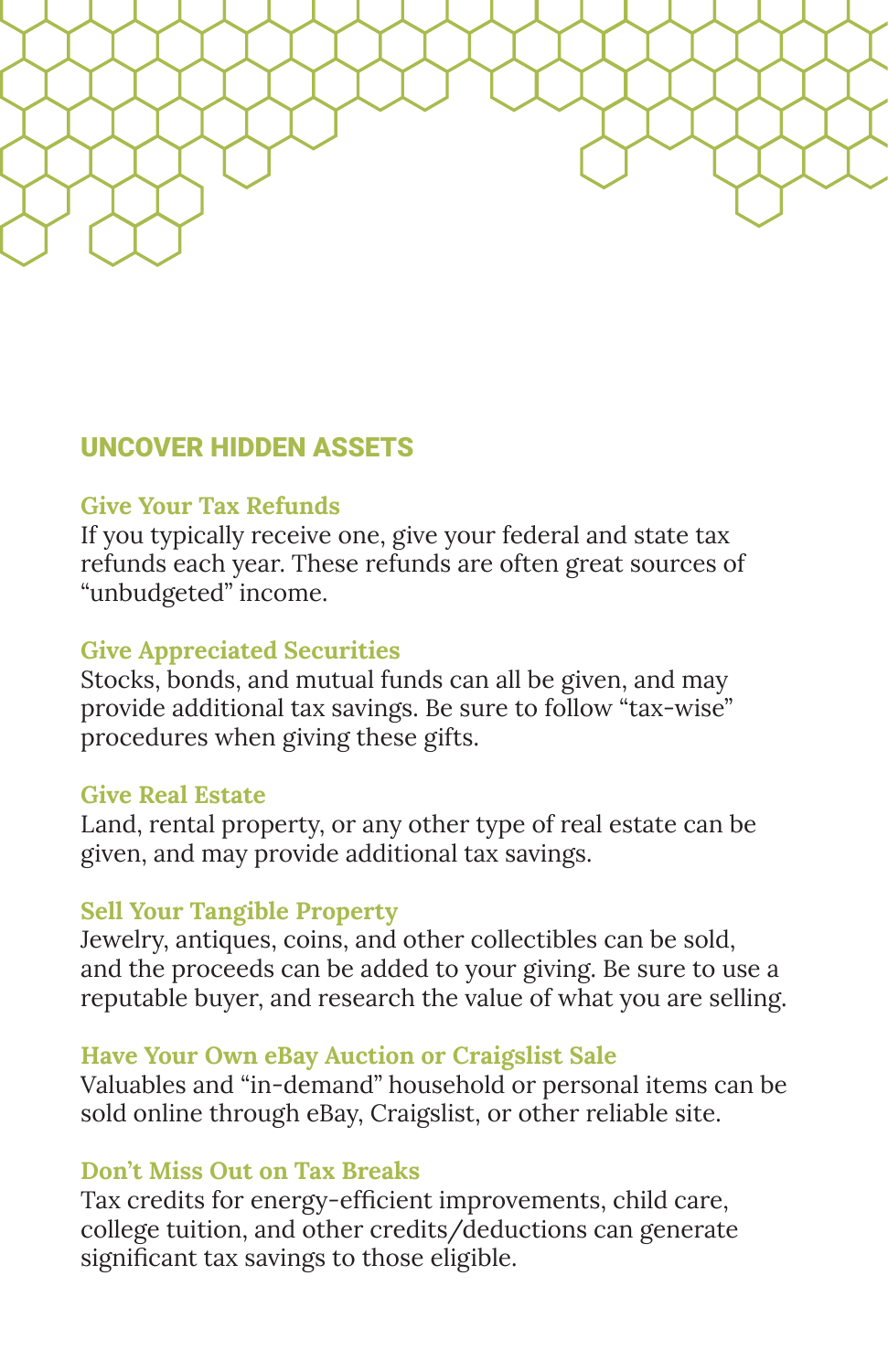

## **Give Your Spare Change**

At the end of the day, throw your loose change (and even your \$1 bills) into a "cookie jar." You will not miss these smaller amounts, but they will add up quicker than you may think.

## INCREASE INCOME

#### **Give Your Bonuses**

Commit to live at your current lifestyle for the next several years and to give any additional income that you receive.

#### **Commit Unforeseen Income**

Make a list of all of your anticipated income. Commit to give anything that comes in that was not expected.

#### **Perform Acts of Service**

Include your kids! Lawn mowing, snow shoveling, childcare, etc. Do not be shy to market your availability.

#### **Offer to Tutor, to Give Music Lessons, or to Teach a Class**

Share your skills, gifts, and interests while helping someone else grow.

#### **Increase \$1 per Month**

This is an excellent idea for children or anyone who is not currently giving. Simply start by giving \$1 during the first month. Then, give \$2 the second month, \$3 the third, etc. If you keep this up for 3 years, you will be able to give more than \$650.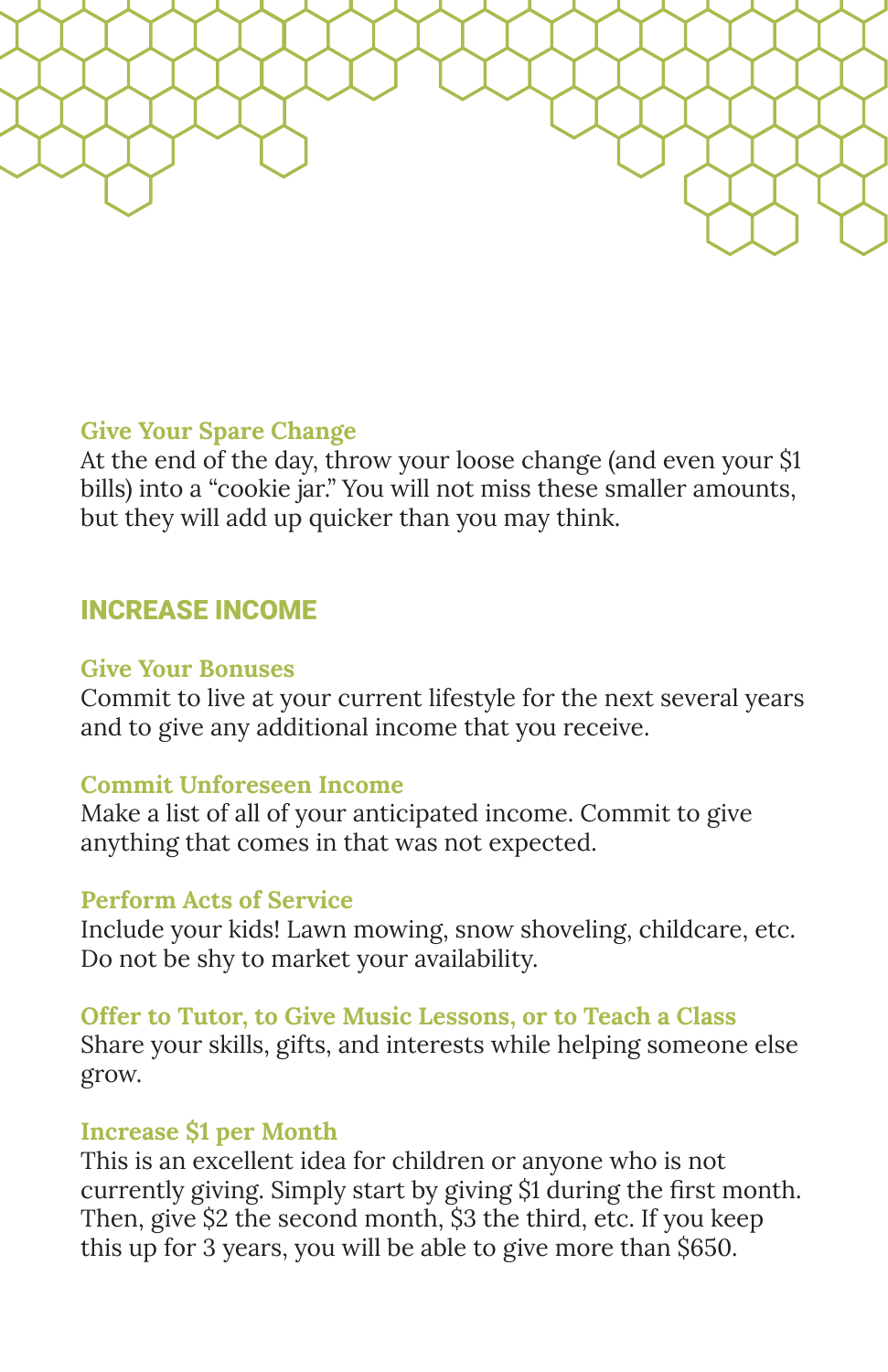

## **Work Toward a Tithe**

If you do not tithe now, set a plan in motion toward doing so. Take your current giving percentage and add 1% each month until you reach 10%.

## REDUCE EXPENSES

#### **Know Where Your Money Goes**

The first step in reducing expenses is to track how you spend your money. For 30 days, keep track of every dollar you spend and put your expenses into categories.

#### **Create a Budget**

After tracking your expenses, use the information to create a budget. Pay close attention to groceries, entertainment, restaurants, and other budget-busters. Make tithing and giving a priority in your budget.

#### **Audit Your Cell Phone Bill**

Get a detailed billing and review it carefully. Make sure your plan is best suited to your usage.

#### **Defer Unnecessary Purchases**

Avoid impulse buying. Write a list of items you want to buy that exceed a certain dollar limit (i.e. \$50 or \$100). Wait 30 days before purchasing anything on the list. After the wait, you will discover that many wants are no longer needs.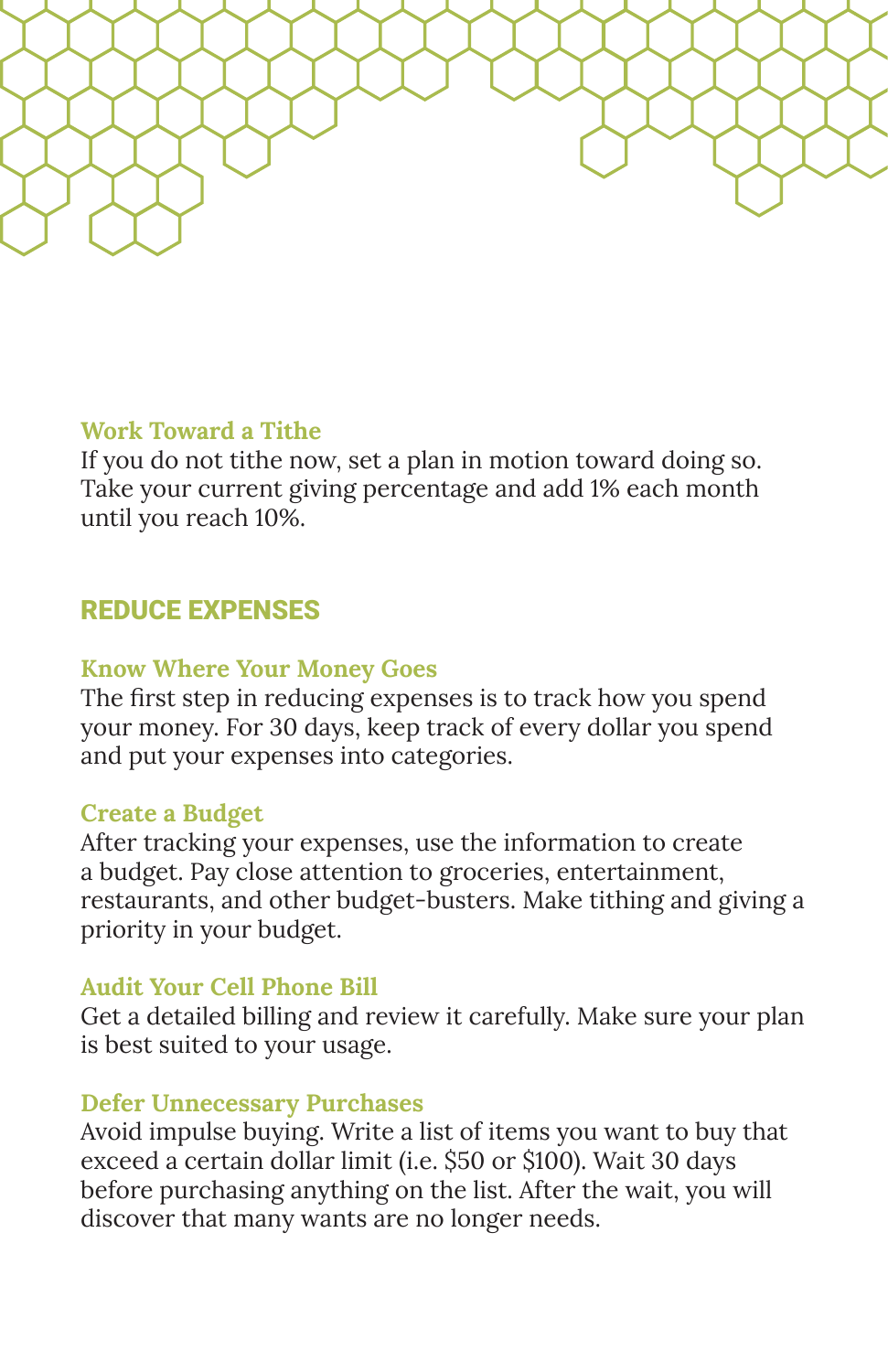

## **Cut Down on Transportation Costs**

The annual cost of maintaining a car (along with licensing, insurance, and depreciation) is substantial. Consider carpooling, public transportation, or walking/biking as alternatives. Combine errands into as few trips as possible.

## **Buy Less Expensive Goods or Generic Brands**

More expensive items do not always deliver higher quality. You are often paying for image and marketing. Look for generic brands. Good value may cost less than what you think.

#### **Visit the Library**

Free entertainment that is educational, too! Borrow books, magazines, DVDs, video games, and e-books.

#### **Go Out to Eat Less Often**

Dining out consumes more of a budget than most people realize. A family of four dining at a fast-food restaurant once a week for 3 years will spend almost \$4,000. Try skipping a purchased meal and give an amount equal to the cost. Brown-bag it to work.

## **Skip a Soda or Coffee**

Giving up 3 sodas or specialty coffees each week for 3 years could range from \$250 to nearly \$1,800!

## **Don't Pay for Water**

Purchasing one case of bottled water per week for 3 years costs nearly \$625. Filter your own tap water and use a refillable water bottle. The water is just as "pure" and keeps plastic out of the landfill.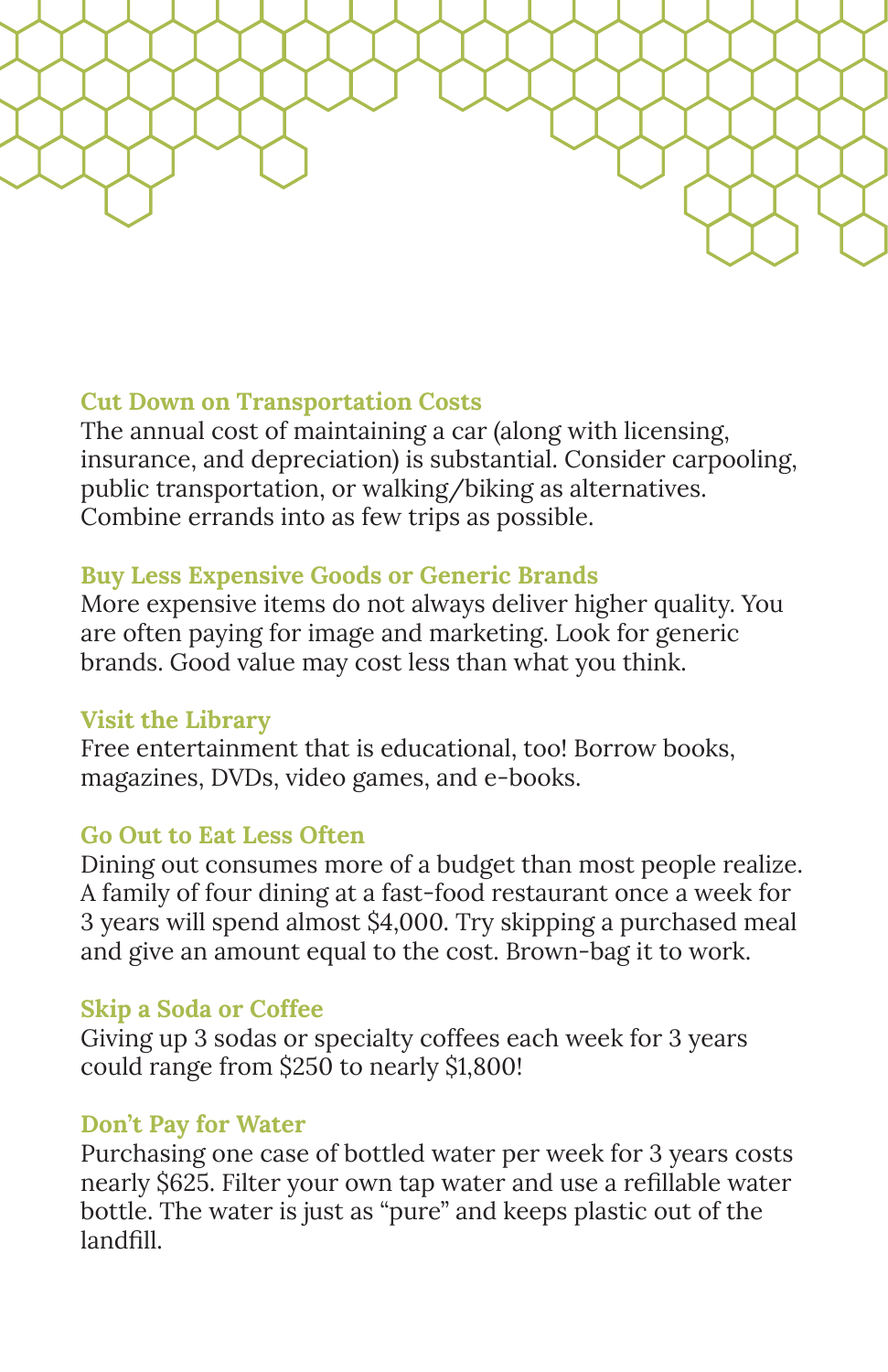

## **Save Electronically**

Many online vendors provide digital coupons. Get out your smartphone...no scissors needed. Google search "coupons" for options.

#### **Creative Gift Giving**

Purchasing Christmas, birthday, and other gifts in advance enables you to take advantage of sale prices. For the creative type, make your own presents and cards.

#### **Turn Down the Thermostat**

A good rule of thumb is that for every 8-hour period during the heating season that you turn down your thermostat by 1 degree, you will save 1% on your energy bill. The same principle applies during the cooling season. Additionally, if you invest in a programmable thermostat, you can have the temperature automatically adjust at nights and save even more.

#### **Comparison Shop for Homeowners and Car Insurance**

It pays to make sure that your insurance costs are competitive. Shopping insurance doesn't necessarily mean switching agents. Many agents represent multiple insurers. Also, ask for a quote on a higher deductible. Often, the premium drop will provide a big enough payback to make a larger deductible worthwhile.